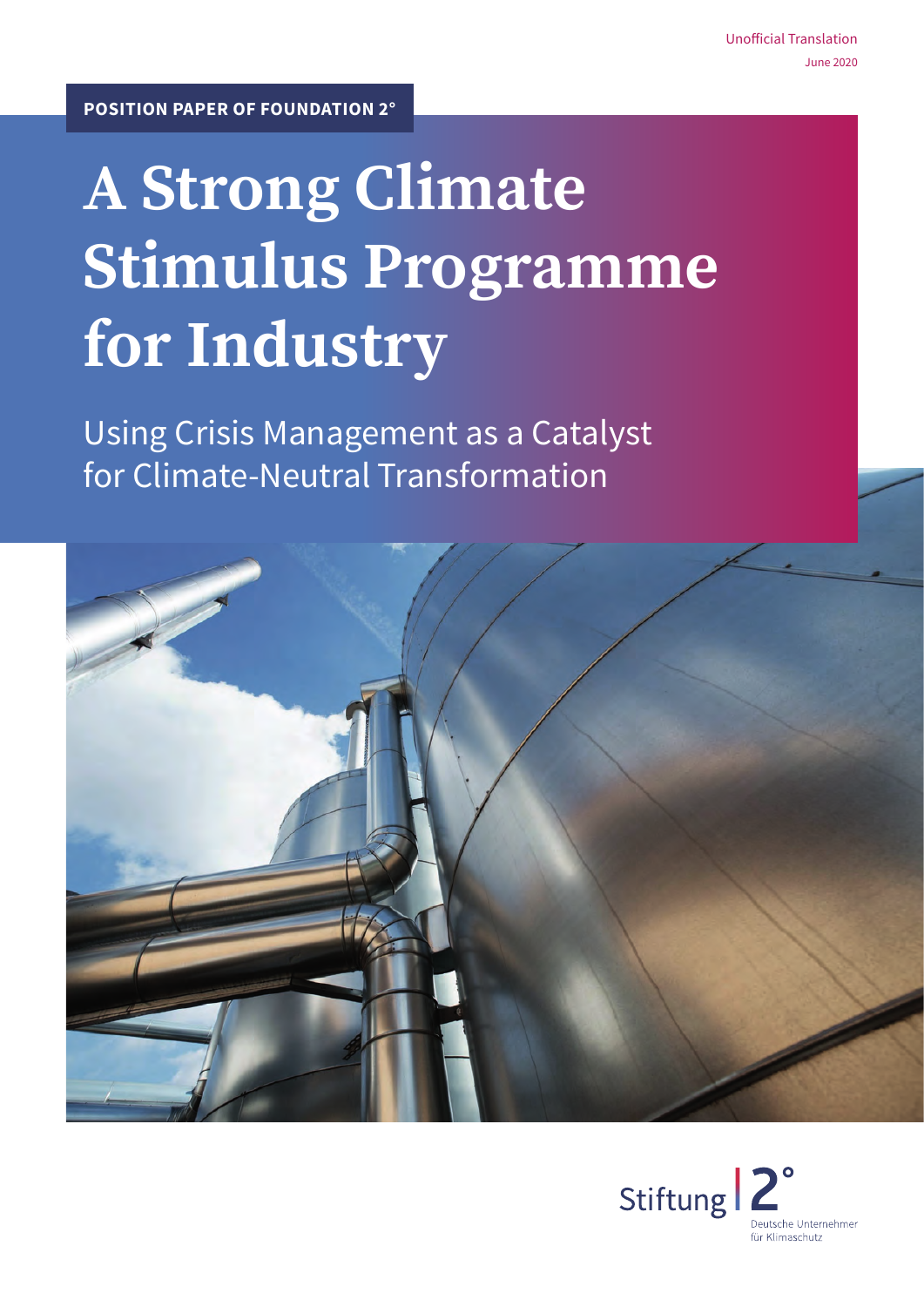

Sabine Nallinger, Managing Director of Foundation 2°

## **Foreword**

Following a powerful surge in climate policy momentum last year, the COVID-19 pandemic has now dominated our lives and the political agenda for months. This inevitably raises the question: what comes next for corporate climate action at a time when a global pandemic has the world in suspense and is threatening the livelihoods of many companies?

68 companies – including multiple DAX-listed organisations and many large enterprises within the German economy – provided a striking response to this question just weeks ago. In a joint business statement addressed to the German Federal Government, initiated by Foundation 2° and released ahead of the 11<sup>th</sup> Petersberg Climate Dialogue, they made clear: short-term measures must support the economy on its way out of the Corona crisis. Medium and long-term stimulus and investment programmes, however, must be systematically climate-friendly.

The signatories of the business statement included several companies from the energy-intensive industrial sector for whom ambitious climate goals are a particular challenge. It is these companies who require a policy framework that supports investment in climate-friendly manufacturing processes and which makes products competitive that have been manufactured in a climate-neutral way.

The development of stimulus programmes now and in the coming months offers the opportunity to accelerate the climate-neutral transformation of industry with targeted policy interventions. Foundation 2° thus brought together selected companies especially from the energy-intensive industrial sector for intensive discussions about which mix of instruments is, in their perspective, necessary in order to reach climate neutrality by 2050. Among others, we succeeded in bringing together companies from the steel, non-ferrous metals, chemicals, and cement sectors (a list of the company names can be found on the next page).

We as Foundation 2° have derived political claims directed at the Federal Government from these discussions. With this Foundation 2° position paper, we are publishing these calls as our constructive contribution to the creation of a strong climate stimulus programme for the transformation of the industrial sector.

This paper contains concrete proposals on how the up-scaling of low carbon breakthrough technologies can be advanced while simultaneously stimulating the economy. We propose a combination of incentives and regulatory instruments to create lead markets for industrial products from low-carbon manufacturing. The paper also provides a clear commitment to a bold expansion of renewable energies, without which the climate-neutral transformation of the industrial sector cannot succeed.

I sincerely hope I have aroused your interest in our position paper!

Yours,

Salime Nalh-

Sabine Nallinger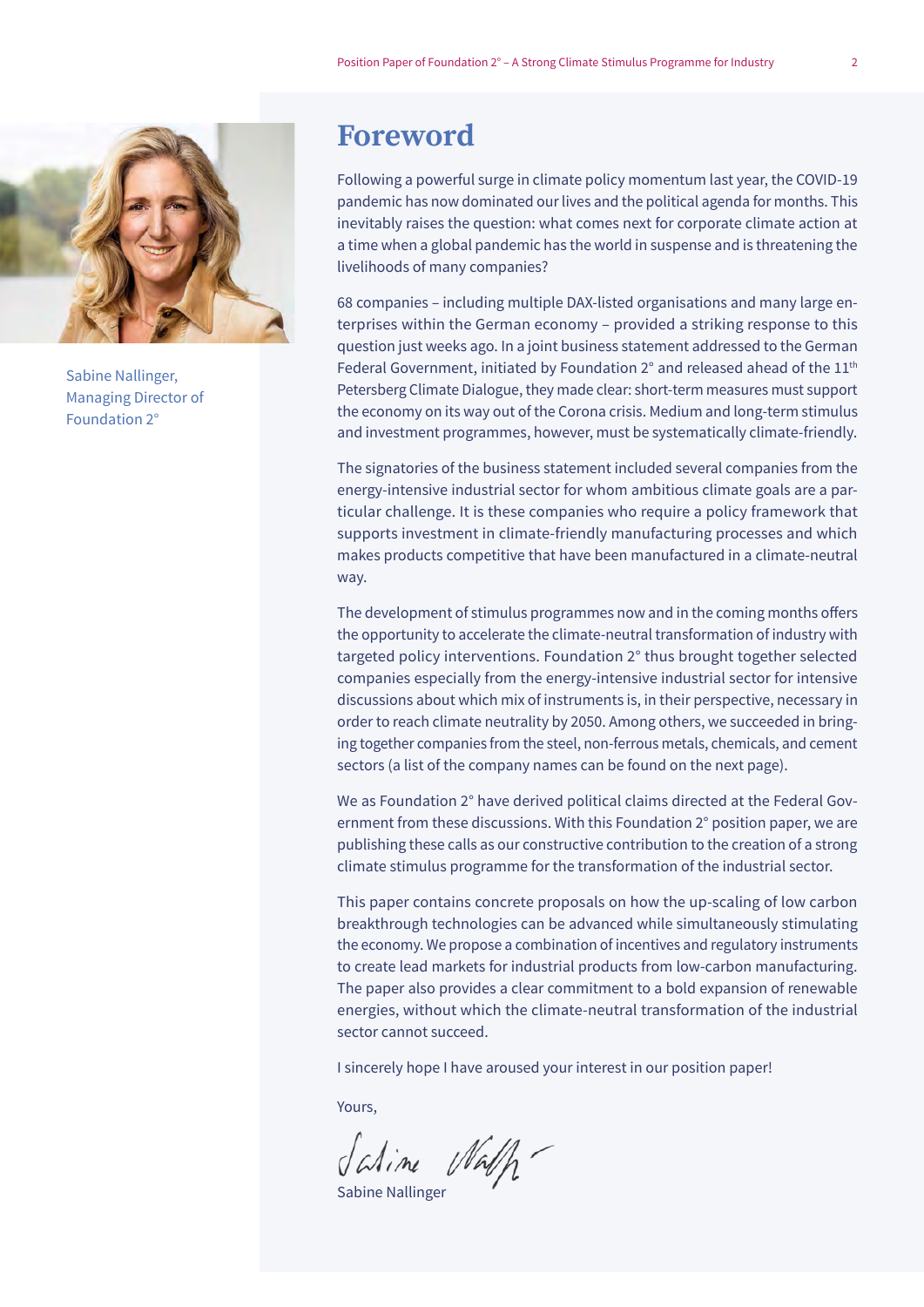### **The following companies were involved in the dialogue process for the position paper:**

- $\rightarrow$  Aurubis AG
- $\rightarrow$  BASF SE
- $\rightarrow$  Covestro AG
- → HeidelbergCement AG
- $\rightarrow$  Otto Fuchs KG
- $\rightarrow$  Salzgitter AG
- $\rightarrow$  Siemens Energy
- $\rightarrow$  thyssenkrupp Steel Europe AG
- Ʌ Papier- & Kartonfabrik Varel GmbH & Co. KG
- $\rightarrow$  Wacker Chemie AG

The companies involved contributed their perspectives and know-how to the preceding discussions. Foundation 2° derived claims from this process and has acted as the sole author of this position paper.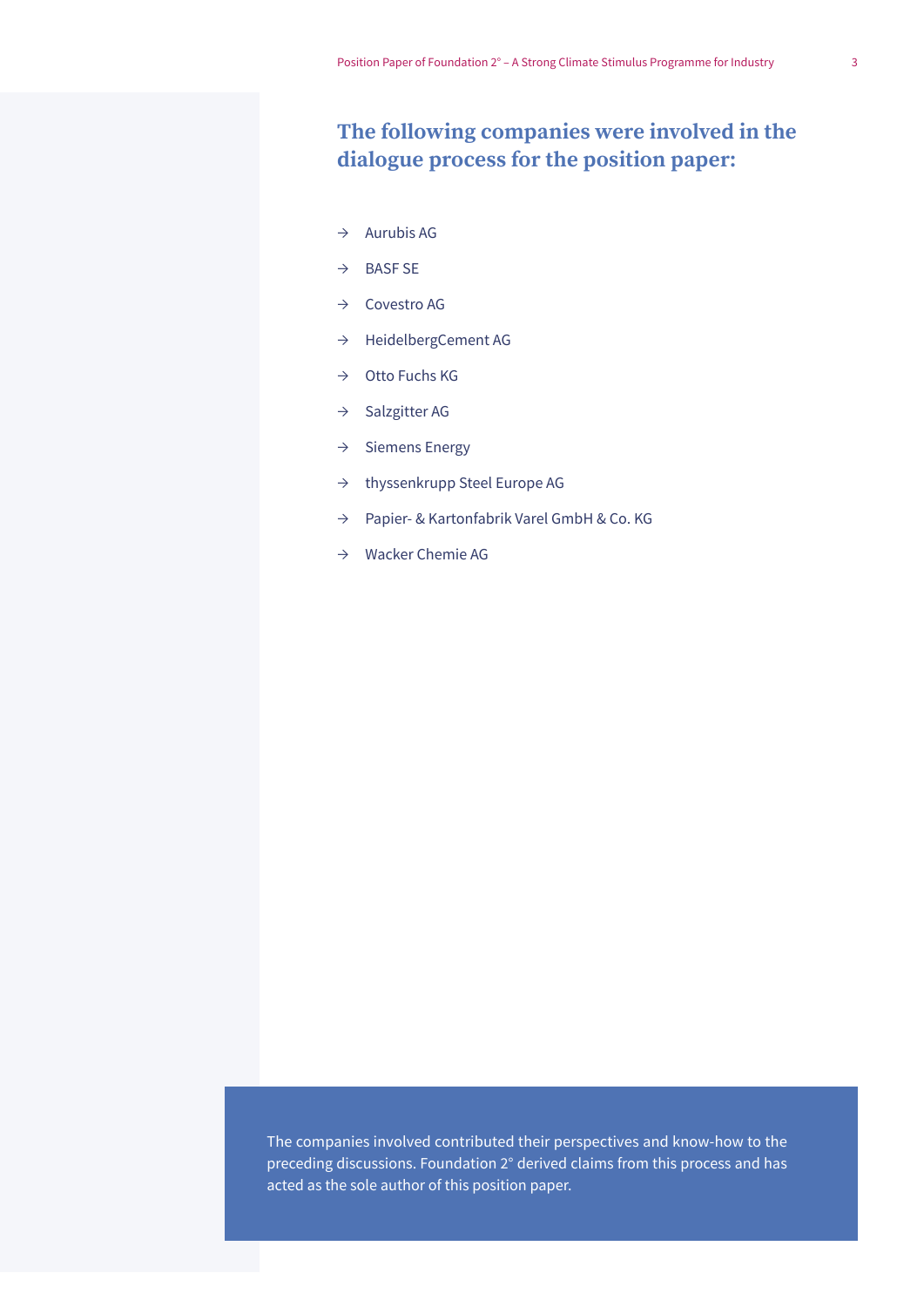# **Introduction**

The Corona pandemic has had unprecedented impacts on the entire European and German economies. Manufacturing had to be curbed, and sometimes even completely interrupted. The medium-term impacts of the crisis on the economy and industry are at this time nearly impossible to predict. For the strongly globalised industrial sector, with its high levels of international connectivity, the consequences of the pandemic are particularly strongly felt.

Many industrial companies have thus come under great economic pressure. At the same time, industry and society must meet the goal of climate neutrality, meaning emissions reductions by 2050 of 95% relative to 1990 levels, while preparing for a possible increase in European climate targets for 2030 in order to meet the goals of the Paris Agreement. By 2030, the industrial sector must reduce its emissions by up to 51% relative to 1990 according to the climate protection plan (Klimaschutzplan) of the German Federal Government. These targets require a fundamental change of processes and products within the industrial sector. It is thus important to speak about them openly: the transformation needed to reach the climate protection targets will lead to enormous costs – both in terms of CAPEX (capital expenditure) and OPEX (operating expenses). Costs which industry will, for the most part, be unable to pass on to end consumers. Therefore, a new regulatory framework is needed to create new market conditions fit for this purpose.

Despite the changes in economic conditions brought about by the Corona crisis, large portions of the German industrial sector stand behind national and European climate targets in line with the Paris Agreement. Policymakers must continue to consistently design and implement climate policy measures – while accounting for the impacts of the Corona crisis – to support those companies already preparing to meet these challenges. They are developing new business models and are planning investments. Reliable political offers are thus needed. Policymakers must put industry in a position to meet the climate targets even in the midst of the Corona pandemic.

Following the short-term measures taken to rescue companies, crisis management and climate policy should be conceptualised together in a long-term economic recovery plan at European and national level. The programmes to boost economic growth should be used to mobilise investment for both the transformation of industry and the innovations needed to achieve it.

Many industrial companies are, given the crisis situation, even more reliant on a regulatory framework which allows to quickly scale up climate-friendly technologies for market readiness. Fast and decisive action by policymakers is needed to strengthen Germany as a centre of industry and lead it into a climate-neutral future.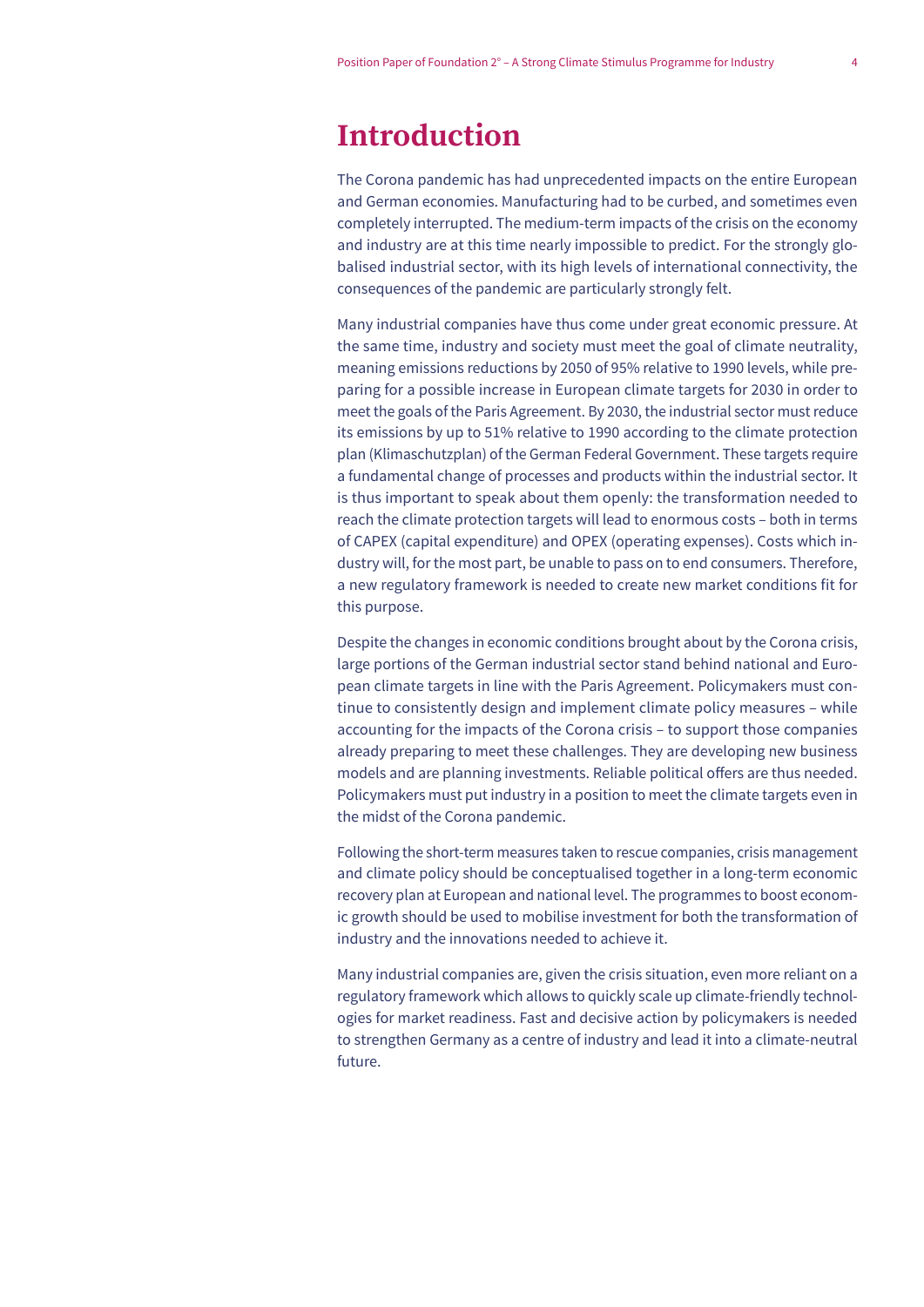#### **Elements of an effective mix of instruments for a climate-neutral industrial sector**

In our view, a regulatory framework that strengthens industry in a difficult situation while also stimulating its climate-neutral transformation should be based on **three points**:

- $\rightarrow$  Creating an investment programme with national and European impacts for the scaling of low carbon breakthrough technologies in the industrial sector (e.g. technologies to replace carbon with hydrogen) to make industry more fit for the future and enable a substantial reduction in the sector's CO<sub>2</sub> emissions.
- $\rightarrow$  Making Germany and the EU world market leaders in industrial products from low-carbon manufacturing and corresponding manufacturing technologies, while also creating lead markets for them.
- $\rightarrow$  Stimulating the expansion of generating capacity and infrastructure for an adequate and reliable supply of renewable energy for industry at globally competitive prices.

**Important guiding principles** for the right mix of instruments are in our view:

- $\rightarrow$  Strengthening planning security, predictability and reliability;
- $\rightarrow$  Simple, non-bureaucratic design with long-term stability;
- $\rightarrow$  Use of instruments with high likelihoods of implementation;
- $\rightarrow$  Covering of CAPEX (capital expenditures) and OPEX (operating expenditures);
- $\rightarrow$  Quickly realisable, transparent financing systems;
- $\rightarrow$  Enabling a scale-up of future technologies;
- $\rightarrow$  Timely and adequate provision of transformative transport infrastructure (e.g. for hydrogen, CO $_{\textrm{\tiny{2}}}$  and electricity from renewable energy);
- $\rightarrow$  Nuanced consideration of the temporal effect of individual instruments;
- $\rightarrow$  Support for the establishment of new, climate-neutral industrial structures and removal of (regulatory or tax) barriers to climate-friendly business models;
- $\rightarrow$  Ensuring an effective carbon leakage protection mechanism for industry;
- $\rightarrow$  The ability to combine national measures with European and international trade relations (esp. conformity with EU state aid and competition law)

In the following sections, central elements of such a mix of instruments are proposed: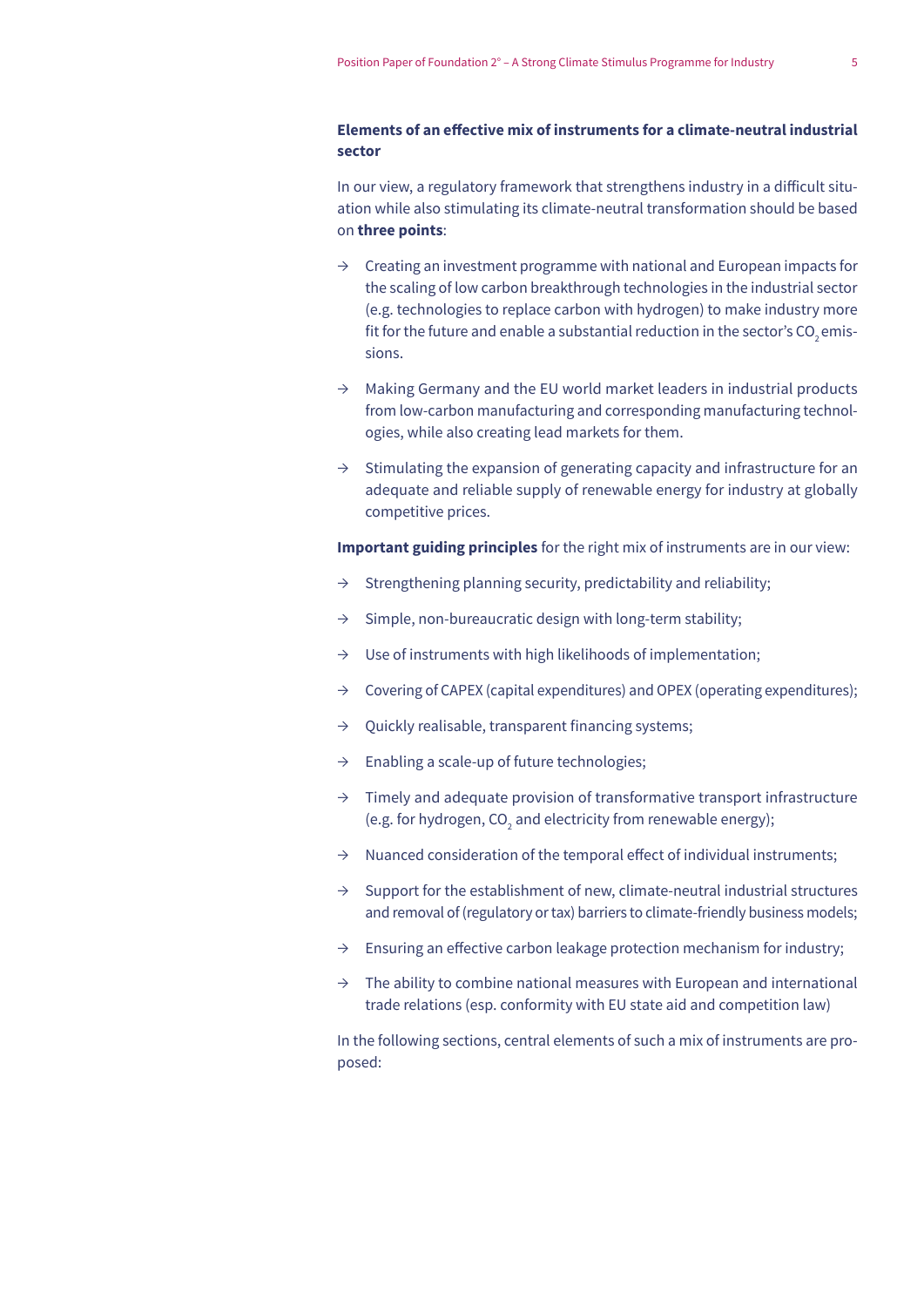# **Investment programme for lowcarbon breakthrough technologies in industry**

Achieving climate targets in the industrial sector requires various low carbon breakthrough technologies (LCBT) and infrastructures (e.g. for the transport of  $H_2$  und CO<sub>2</sub>) that make possible a far-reaching reduction in process emissions. Time is pressing: Within this decade, extensive investment in the renewal of Germany's industrial plant stock is needed. However, scaling up LCBT is very challenging for many industries.

Policy measures with national and European impact designed to strengthen the industrial sector after the acute phase of the corona pandemic should therefore be used for an investment programme in industry's conversion to LCBT.

In concrete terms, this means:

#### **Making LCBT ready for market and up-scaling**

- Ʌ **Coordinate the up-scaling of LCBT and necessary infrastructures:** The Federal Government should provide *cross-sectoral support* for the up-scaling of essential LCBT in individual sectors and the expansion of the infrastructure this requires. There must be coordination between the political framework and the roadmaps drawn up by industry to ensure that the overall balance of demand for important energy sources such as electricity and hydrogen is maintained across all sectors. In principle, it should be ensured from the outset that the ramping up of LCBT is synchronised with the expansion of the necessary infrastructure.
- Ʌ **Expand incentives, create innovation and investment fund:** The Federal German Government should expand the financial resources for direct innovation and investment support of LCBT into a comprehensive innovation and investment programme by both extending existing, and introducing new funding programmes. This could take the form of *tax incentives* such as, for example, degressive depreciations for LCBT investments. The scope of the new funding programme "Decarbonisation in the Industrial Sector" (current volume ca. 1 billion EUR) of the Federal German Ministry for the Environment, Nature Conservation and Nuclear Safety (BMU) should, in addition, be broadened and expanded into an *innovation and investment fund* with much higher volumes that offers direct financial support to investments aimed at reducing process emissions. Both tax incentives and direct financial support to investments should be designed to be long-term and open to new technologies and to account for the divergent stages of development and infrastructure needs of LCBT.

In addition to the national measures described above, the Federal Government should become proactive at the EU level in pushing for a financial top *up of the EU Innovation Fund.* Moreover, it is important to consider an *adaptation and opening of EU state aid law* so as to avoid both limits being placed on the necessary national financial support measures and having their im-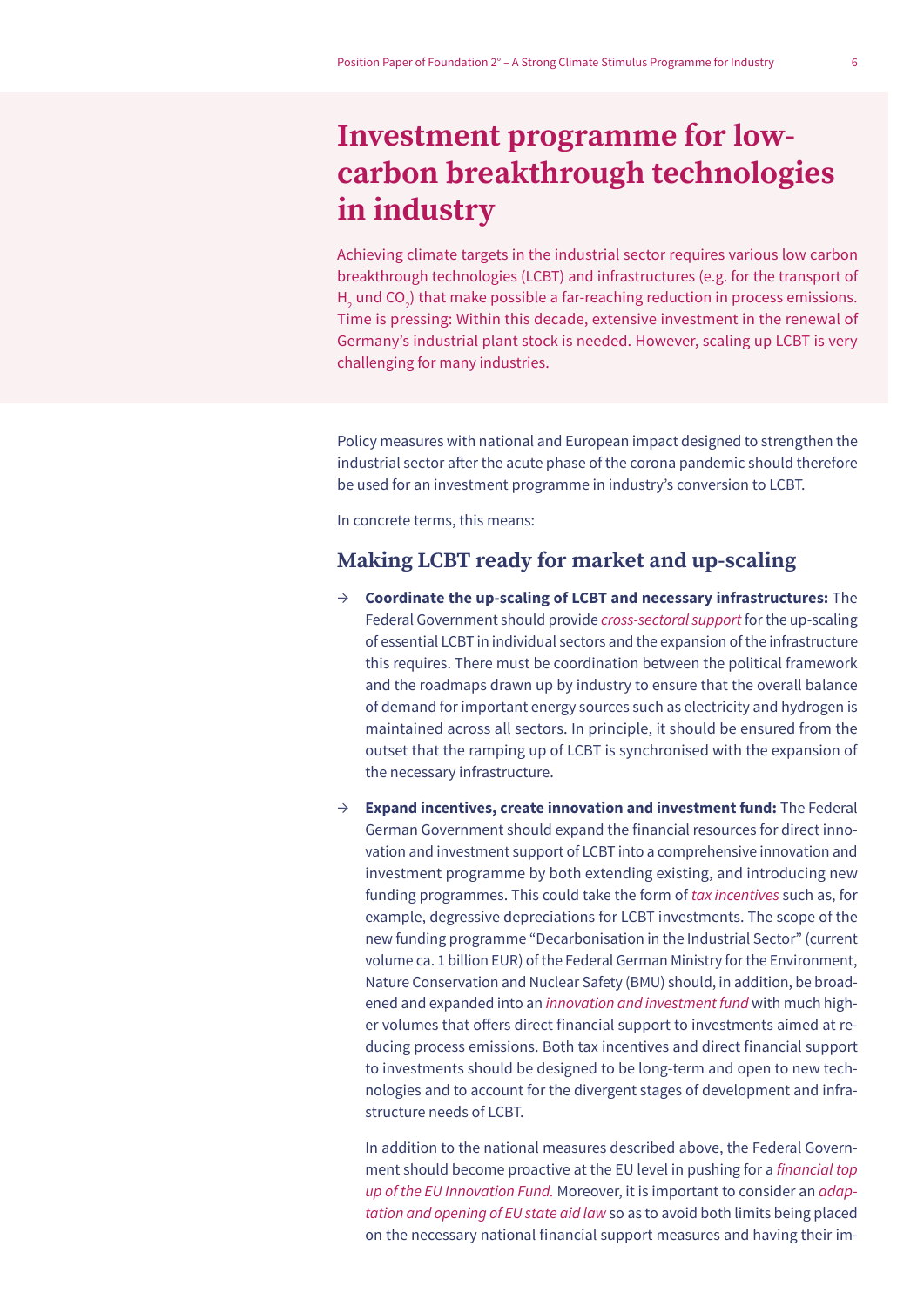plementation complicated by long legal evaluations. Adjusting the provisions of competition law is also necessary to enable industrial cooperation or even joint industrial production networks, including between competitors.

Ʌ **Swiftly evaluate and introduce carbon contracts for difference or comparable incentive instruments:** Industry requires an instrument that minimises the risks of the high investment and operating costs of LCBT and which creates planning security, especially in times of crisis and in view of the difficulty in predicting developments in CO<sub>2</sub> certificate prices. *Project-related* carbon contracts for difference (CCfD) or similar incentive instruments could be a part of a mix of measures for LCBT. CCfD guarantee a fixed CO<sub>2</sub> price to the investor for a predefined period of time. If the market price for  $CO<sub>2</sub>$  certificates is lower than the agreed fixed price, the state compensates the difference. If the market price exceeds the agreed fixed price, the business pays the difference back to the state.

CCfD must be long term, for a period of at least 20 years, to provide adequate planning security. They should also be awarded to pilot facilities, but especially to industrial-scale facilities to help realise the climate-neutral transformation of industry. CCfD should also be flanked by effective measures for *carbon leakage protection* (including sufficient allocation of free certificates for the respective LCBT, as well as further reciprocal financing measures in case of increasing scarcity of the certificates) and measures to account for further cost variables of LCBT (e.g. increased costs for renewable electricity and hydrogen) so as not to weaken the effectiveness of the CCfD via other demands that overstrain industry.

### **Advancing the development of a hydrogen economy at the national and European levels**

- $\rightarrow$  **Advance hydrogen (H<sub>2</sub>) as an industrial policy field of the future:** Especially with a view to processes that cannot be efficiently electrified, *hydrogen on the basis of renewable energies* is a key technology for the climate-neutral transformation of the industrial sector. The expansion of a domestic H<sub>2</sub> economy offers the opportunity to link financial resources for crisis management and the strengthening of an industrial policy field of the future while extending German technology leadership in the field of power to gas (PtX). This requires an accelerated market ramp-up of H<sub>2</sub> technologies. The expansion goal of an electrolysis capacity of 3-5 GW by 2030 contained in the draft of the Federal Government's national hydrogen strategy should therefore be reached much sooner, for instance by the middle of the decade.
- Ʌ **Implement a coordinated and efficient market ramp-up:** The market ramp-up of H $_{\rm 2}$  technologies will have to be coordinated by the Federal German Government. It must be ensured that sufficient volumes of climate-neutral  $\mathsf{H}_{_2}$  are available for key LCBT projects promising to induce significant CO $_2$ reductions. The expansion of H<sub>2</sub> production capacities must be synchronised with construction of infrastructure for distributing hydrogen and CO<sub>2</sub>.
- Ʌ **Make possible a market ramp-up with climate-neutral hydrogen and the highest possible share of renewable energy:** By 2050, German demand for hydrogen must be met completely by climate-neutral hydrogen and as high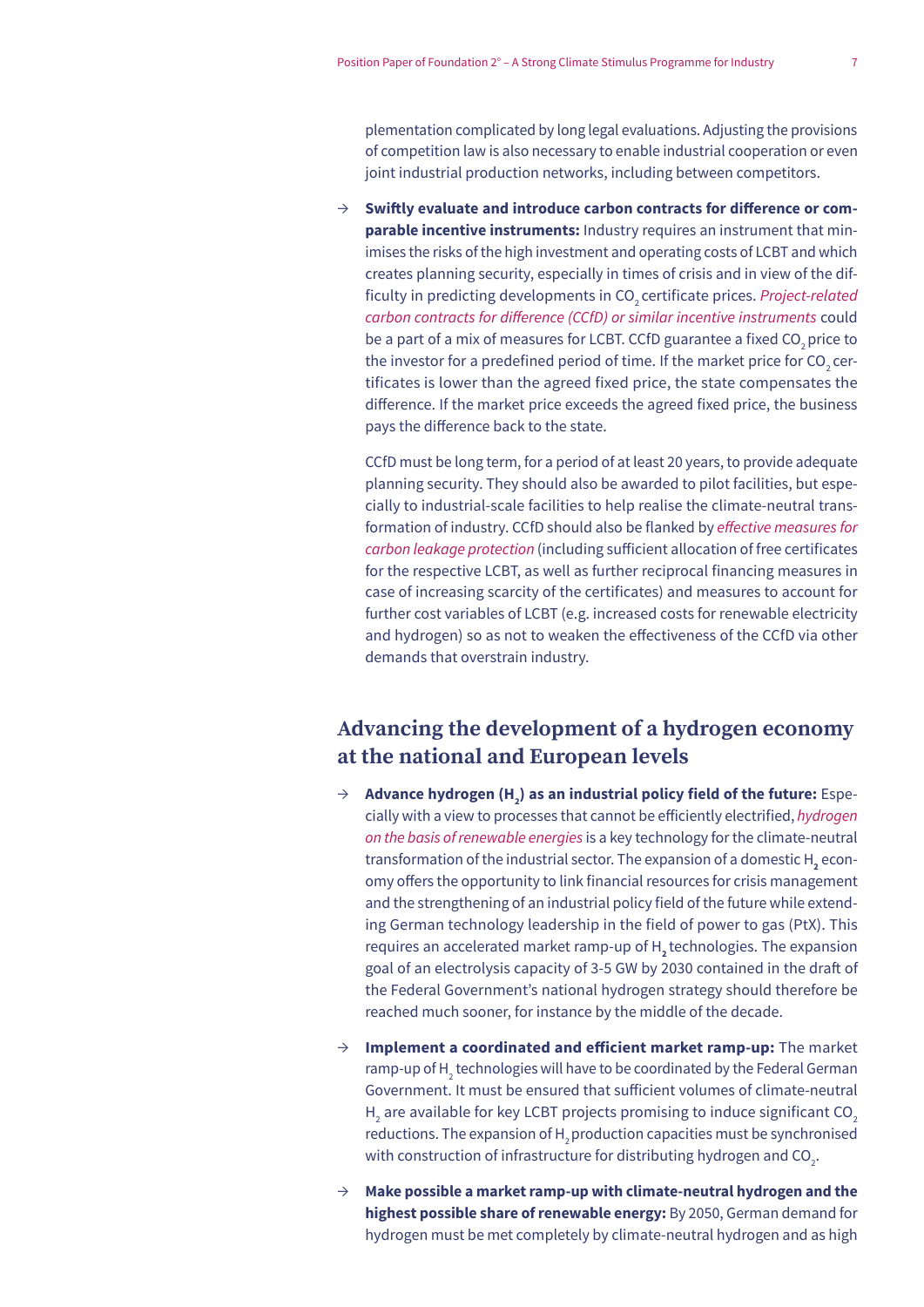as possible a share of hydrogen from renewable energy. The Federal German Government should therefore introduce an ambitious and temporally phased *quota for hydrogen from renewable energy* and ensure that the expansion of  $H_2$  production capacity is coupled with a sufficiently ambitious expansion path for renewable energies and effective instruments for their realization. As a start, the quota should focus on especially advantageous industries in which there is no alternative to the use of hydrogen or in which its use promises the greatest returns in terms of CO $_{\textrm{\tiny{2}}}$  reductions. The use of hydrogen should then be successively increased and expanded to additional industries. On the way to being fully supplied by climate-neutral hydrogen and the highest possible share of renewable energy, the choice of technologies applied should remain open while oriented towards the carbon footprint and the long-term potential of the respective H $_{\rm 2}$  production route for a climate-neutral society.

- → Fiscal incentives for the build-up of **H<sub>2</sub>** production capacity: Significant fiscal incentives are needed to quickly expand H<sub>2</sub> production capacity. These sorts of incentives could stimulate valuable investments in the current crisis. This can be achieved, for example, via their recognition in the framework of the Special Equalization Scheme (Besondere Ausgleichsregelung; BesAr) or via improved depreciation options.
- Ʌ **Conceptualise a European and international hydrogen economy:** The construction of a hydrogen economy must become a European project and a focus of the German Presidency of the EU Council. The Federal Government should take a leading role in the realisation of Important Projects of Common European Interest (IPCEI) relating to hydrogen in the framework of its Council Presidency. It should play a coordinating role among the EU member states to steer substantial investments into this sector. The Federal German Government should further systematically advance the building of international partnerships for the production and import of climate-neutral hydrogen. In doing so, it should make clear the attractive business perspectives offered by such H $_{_2}$ partnerships to countries with a large potential for the cost-effective production of renewable electricity.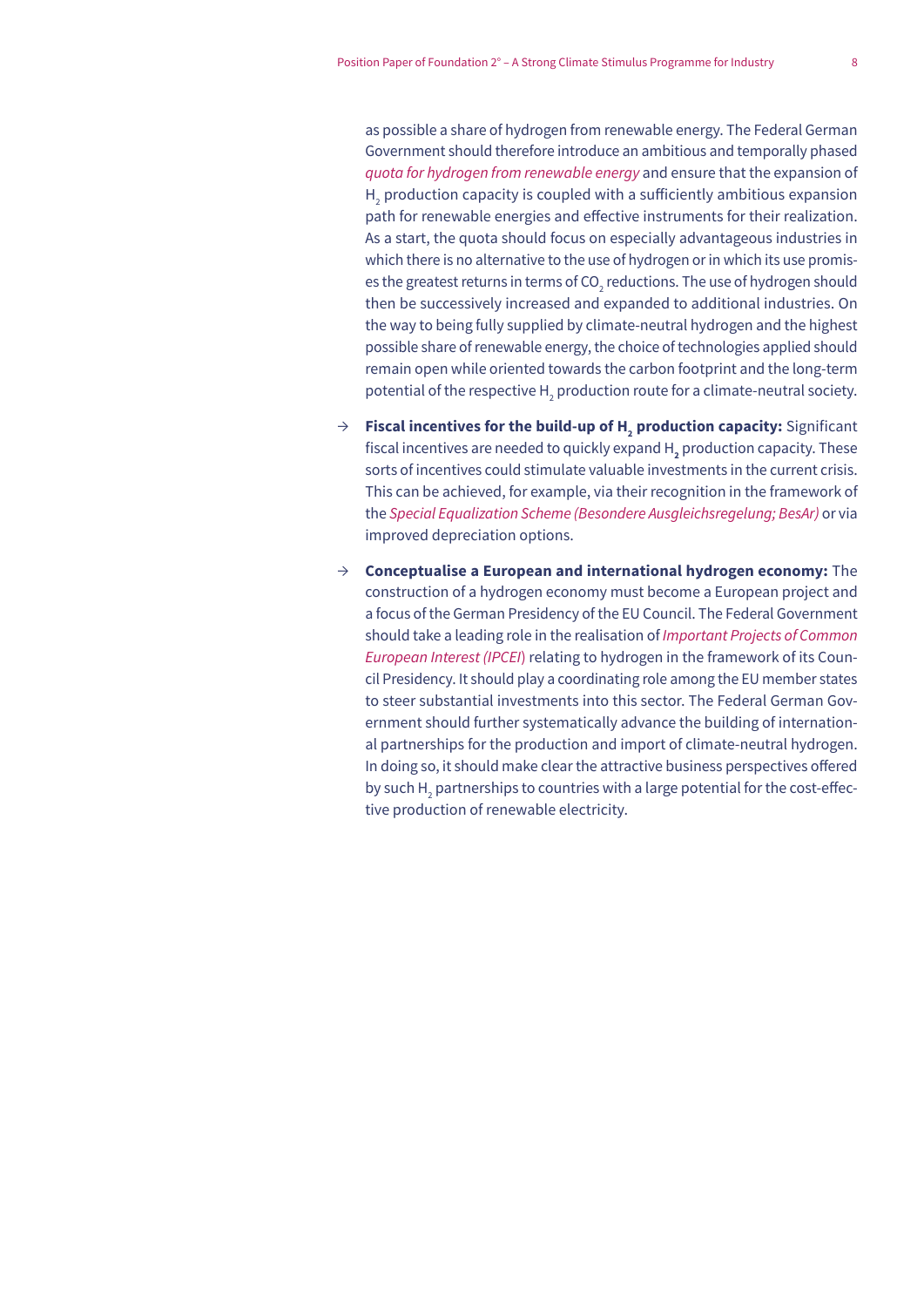# **Make Germany and the EU global market leaders and create lead markets for low-carbon industrial products and manufacturing technologies**

The climate-neutral transformation offers the German industrial sector an opportunity to become a global market leader in low-carbon manufacturing technologies and the export of products from low-carbon manufacturing. In this way, it can emerge from the economic crisis even stronger. This makes it indispensable to create a level playing field for such products. This includes targeted measures to create lead markets as well as effective protection from carbon leakage for German industry.

### **Boldly stoke demand for products from low-carbon manufacturing**

- Ʌ **Create the conditions for the market launch of industrial products from low-carbon manufacturing:** The Federal German Government should use a mix of measures to create the conditions needed in *key value chains* for the purchase of energy-intensive products, such as in the automobile or construction industries, to accelerate the market launch of low- carbonbut currently more expensive industrial products (especially steel, chemicals, cement, and non-ferrous metals like aluminium).
- Ʌ **Boost demand through incentives and regulations:** Policy incentives and regulatory measures should be created to stimulate demand for industrial products from low-carbon manufacturing. These could include, for example, the ability to receive credits for sectoral CO<sub>2</sub> reduction requirements for using products from low-carbon manufacturing, bonuses, or quotas (considering the entire lifecycle of each product). At national and European levels, *incremental and binding timetables* should be developed to clearly define by when production and sale of products will be limited exclusively to low carbon products. These timetables must be informed by the availability of necessary transformative infrastructures and the existence of demand and willingness to pay for products from low-carbon manufacturing so as to support promising climate-friendly business models. In addition, a labelling system for end products from low-carbon manufacturing should be introduced to increase consumer acceptance and awareness.
- Ʌ **Leverage public-sector procurement:** Public investment projects along the entire value chain – are an important economic stimulus in difficult times. They should be used to create markets for industrial products from low-carbon manufacturing. For this reason, ambitious specifications should be considered as *prerequisite for procurement of key products* such as steel, cement, base chemicals, and non-ferrous metals like aluminium in consideration of  $CO<sub>2</sub>$  intensity, resource and material efficiency, as well as circular-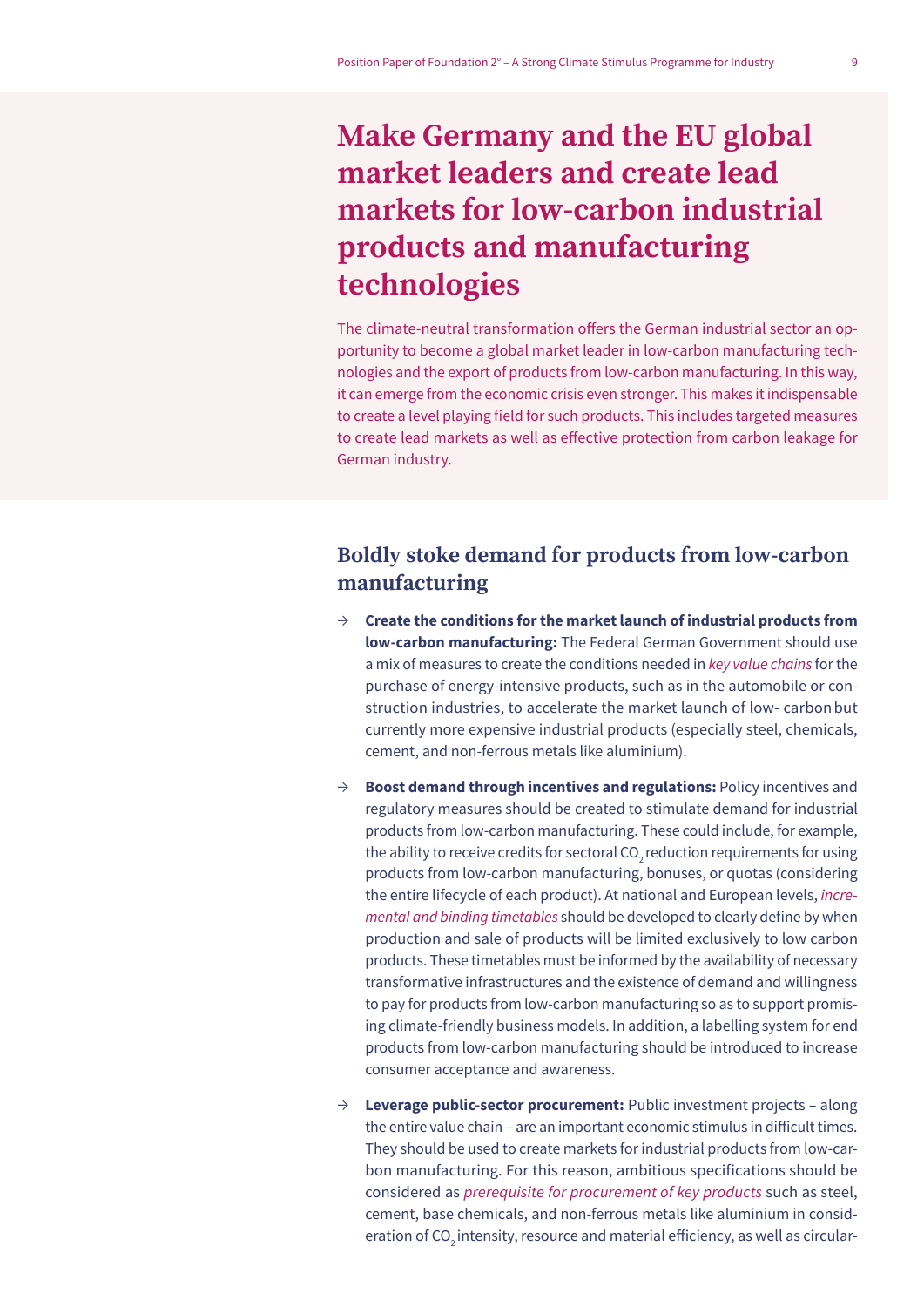ity. Existing regulations in European and German public procurement law should be utilised and expanded. The entire lifecycle of a product considering all sustainability dimensions should be applied as the assessment basis.

#### **Ensure effective carbon leakage protection**

- Ʌ **Give high political priority to carbon leakage protection:** Effective carbon leakage protection ensures the competitiveness of industry in the coming phase of transformation and is an essential prerequisite for investments in LCBT and the creation of lead markets for products from low-carbon manufacturing. It must be a central component of a *European and German industrial policy* that brings together crisis management and climate policy. Existing carbon leakage protection is insufficient with a view to achieving climate neutrality by 2050 and probably also for German and European 2030 climate targets. Therefore it must be developed further.
- $\rightarrow$  Weigh the risks of a carbon border adjustment system and evaluate al**ternatives:** We welcome that the EU Commission has given high priority to the topic of carbon leakage in its industrial strategy, thus signalling that it seeks to act decisively to secure and strengthen Europe as a centre of industry. A carbon border adjustment system is just one possible instrument to do so, one which is highly complex in its implementation and bound up with many uncertainties. In the course of the current impact evaluation and assessment of various design options for a possible carbon border adjustment system, the EU Commission should weigh it against *other instrument options* that are preferably directed within the borders of the EU and pursue the same goals. The EU commission should seriously consider these options. As a basic principle, a possible border adjustment system must not replace existing carbon leakage protection, but rather complement them should they be insufficient. Therefore, existing emissions trading provisions – i.e. the extent of free allocations and the CO<sub>2</sub> electricity price compensation – must not be tightened further before 2030 for energy-intensive sectors and those engaged in international competition.
- $\rightarrow$  **Build European and international pioneer coalitions:** The Federal German Government should also support the formation of climate-policy pioneer coalitions at the European and international levels. It should advance the broad market introduction of climate-friendly technologies and products and the climate-friendly design of the required primary materials industries with the help of concrete measures (e.g. the inclusion of climate standards or quotas for technologies and products) in trade agreements.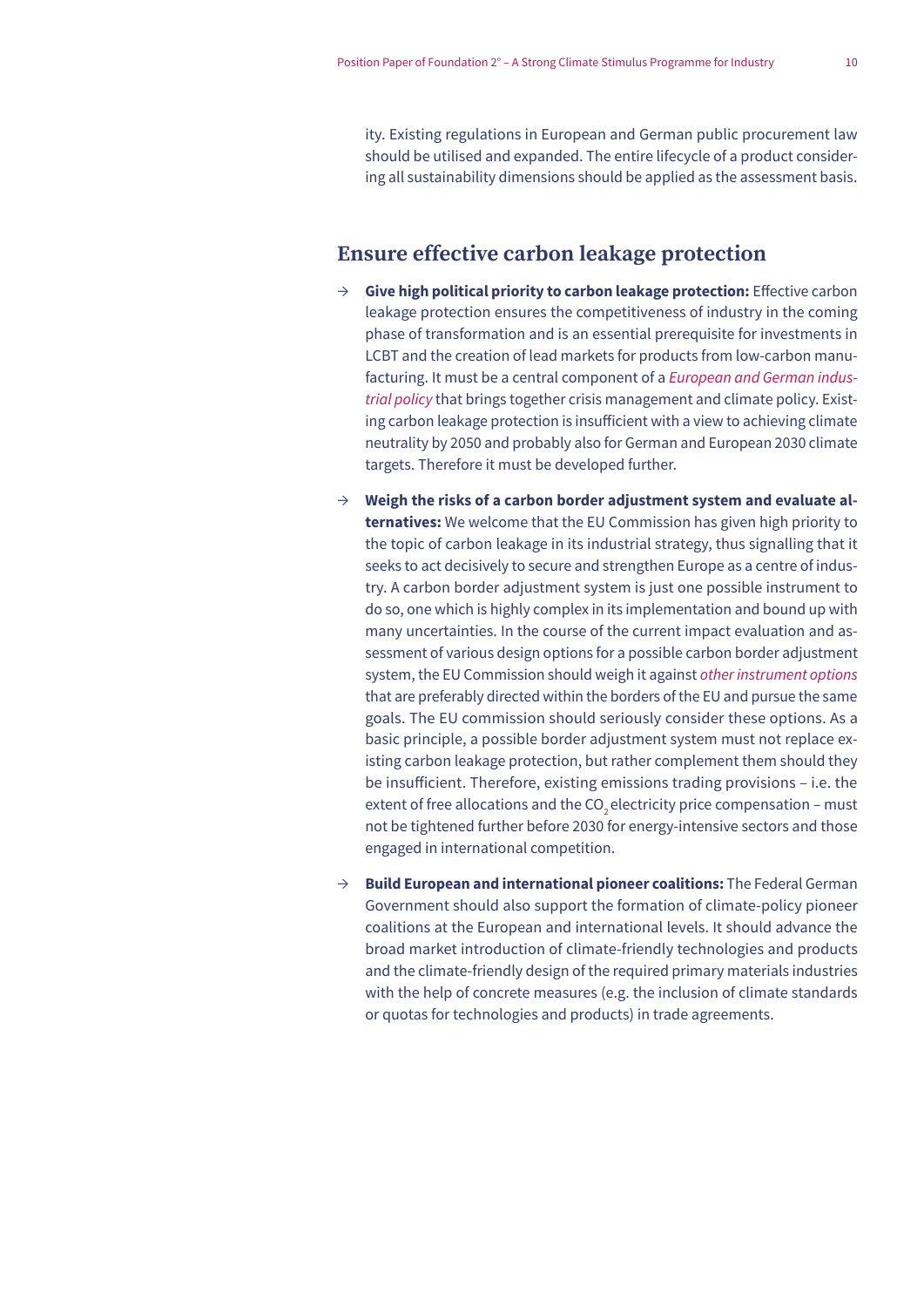# **Create an adequate and reliable supply of renewable energy at internationally competitive prices**

To achieve the European and German climate targets, it is essential to increase the efficiency potentials of industrial processes and, where efficiently possible, to transition to electrification on the basis of renewable energy and/or hydrogen from renewable energy. Large amounts of electricity from renewable sources – reliable and at internationally competitive prices – are thus an indispensable requirement for the climate-neutral transformation of the industrial sector. Studies conducted by businesses and the Federal Government assume a massive increase in the demand for electricity from renewable sources. For example, the Verband der Chemischen Industrie (Chemical Industry Association, VCI) predicts in one scenario for a largely climate-neutral chemicals industry in 2050 an 11-fold increase in electricity demand by the chemicals industry relative to today, beginning with a steep increase from the mid-2030s. Therefore, a political offensive is needed to boost the expansion of renewable energy sources and the import of electricity and hydrogen from renewable energy.

In concrete terms, this means:

### **Enabling a rapid expansion of generation capacities**

- $\rightarrow$  Define an appropriate expansion pathway: In view of increasing electrification and sector coupling, the Federal German Government must adjust its currently very conservative scenarios for the development of electricity demand upwards to a significant degree. In order to reach the target of having 65% of German electricity consumption covered by renewable sources by 2030, a mechanism is urgently needed that ensures technology-specific and reliable *expansion pathways* that can meet the massively growing demand for power from renewable sources and which must be accompanied by an accelerated expansion of the electricity grid. A strategy for the import of electricity and hydrogen must be developed to cover the expected gap in domestic production; the strongly increasing demand for renewable electricity by the German industrial sector can only be met to a small degree by sources within Germany. Priority should be given to European collaboration in this regard.
- $\rightarrow$  **Accelerate the expansion of generating capacity:** The Federal Government must create the conditions needed to significantly accelerate the expansion of renewable energy. In our view, the following points are key:
	- $\rightarrow$  Setting ambitious and long-term expansion targets for photovoltaics, as well as for onshore and offshore wind with clear milestones along the way. The expansion must not be hindered by additional regulatory hurdles.
	- $\rightarrow$  The legal bottleneck of planning and approval processes for the expansion of wind energy facilities must be resolved. The measures unveiled by the Federal German Ministry of Economics in October 2019 for accelerating approval processes for wind energy installations, including the shortening of opposition and legal complaint proceedings, must be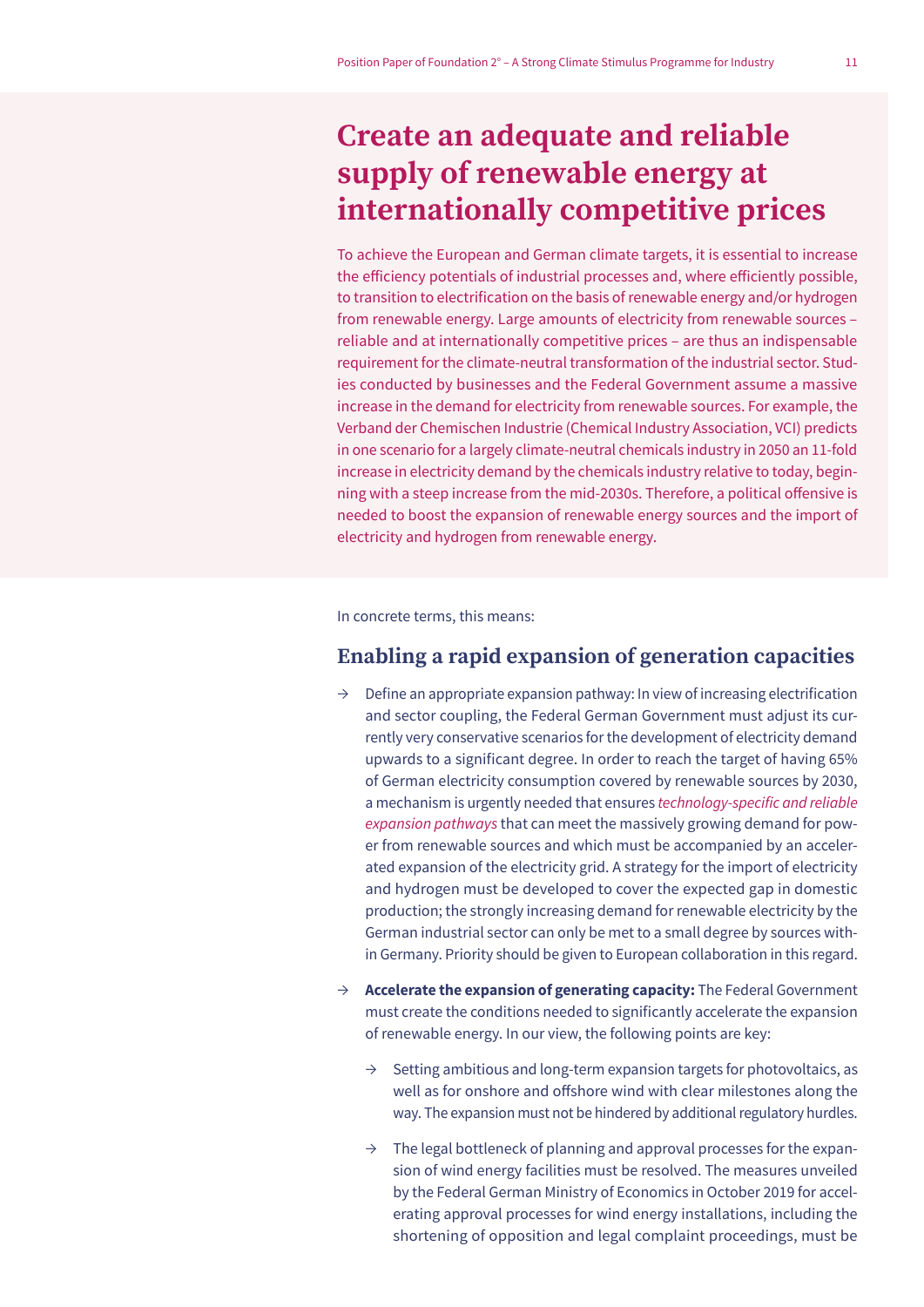implemented as quickly as possible. With approval processes of about 5 years for every facility, the necessary expansion cannot succeed and businesses are unable to plan investments. Further measures should be developed in collaboration with private sector businesses.

- Ʌ **Accelerate the expansion of transmission grids**: Ambitious expansion pathways for the generating capacity of renewable energy must be accompanied by an accelerated expansion of transmission grids. To do so, a package of measures should be devised that simplifies and accelerates planning and approval procedures, for example through uniform federal guidelines for the documentation necessary, creates uniform guidelines for dealing with environmental regulatory frameworks, as well as improving the personnel and technical equipment of the approval agencies.
- Ʌ **Increase investment and planning security:** Reliable long-term frameworks for the expansion of renewable energy generating capacities and the purchase of renewable energy are an important contribution to planning security for energy providers and industrial enterprises. The Federal Government should therefore make the regulatory frameworks for the corresponding purchase agreements more attractive.
- Ʌ **Make renewable energy the project of the future:** The Federal German Government must work towards enhancing the acceptance for renewable energy among businesses and industry as well as in the federal states and municipalities, making the expansion of renewable energy a project of the future, both for industry and society. An adequate supply of electricity from renewable sources at competitive prices is a key factor for industrial companies when choosing their locations. The availability of proximal renewable energy generating capacities can make an important contribution to making industrial regions fit for the future, thus securing and creating jobs.

### **Ensure globally competitive energy costs, strengthen engagement for renewable energy expansion**

Ʌ **Reduce renewable energy costs, sustain the transformation:** The Federal German Government should lower the burden on industry posed by energy costs, especially those from renewable energy sources, to use its energy for mitigating the impacts of the Corona pandemic and mobilising investment for the climate-neutral transformation. To do so, the state-controllable share of energy costs must be further limited, for example by quickly reducing *taxes on electricity* and/or the surcharge for renewable energy (Erneuerbare Energien Gesetz–Umlage). It must be ensured that the latter is done in compliance with EU state aid law to avoid further state aid reviews of the renewable energy law (EEG) by the EU Commission. In addition, the Federal German Government should push for competitive energy costs for industrial companies at the EU level. Taking up the current debate on the distribution of the costs of the energy transition, the opportunities and risks associated with possible instruments, such as increased harmonisation of tax and levy systems in the EU member states or a uniform EU industrial electricity tariff, should be considered with the inclusion of the views and interests of different stake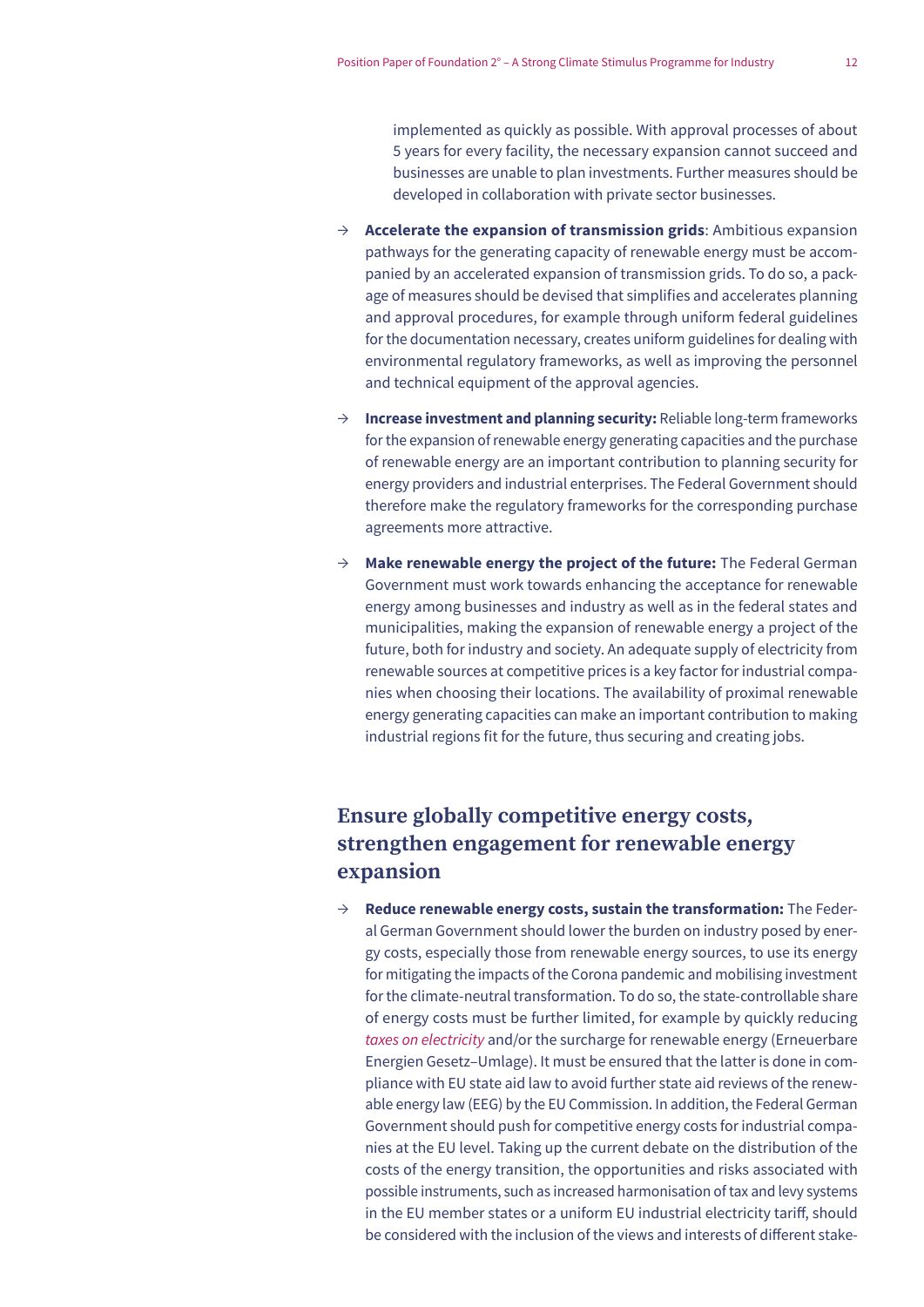holders so as to develop an approach that supports the industrial sector in the coming transformation and increases its competitiveness.

 $\rightarrow$  Strengthening the engagement of industry in the expansion of renewa**ble energy:** The Federal German Government should create incentives for more engagement by industrial enterprises in the build-up and financing of renewable energy generating capacity. Such incentives should support, for example, direct investments in own production facilities, participation in larger renewable energy projects near to the companies' respective locations (e.g. a share in a central wind farm), or the conclusion of green power purchase agreements (PPAs).